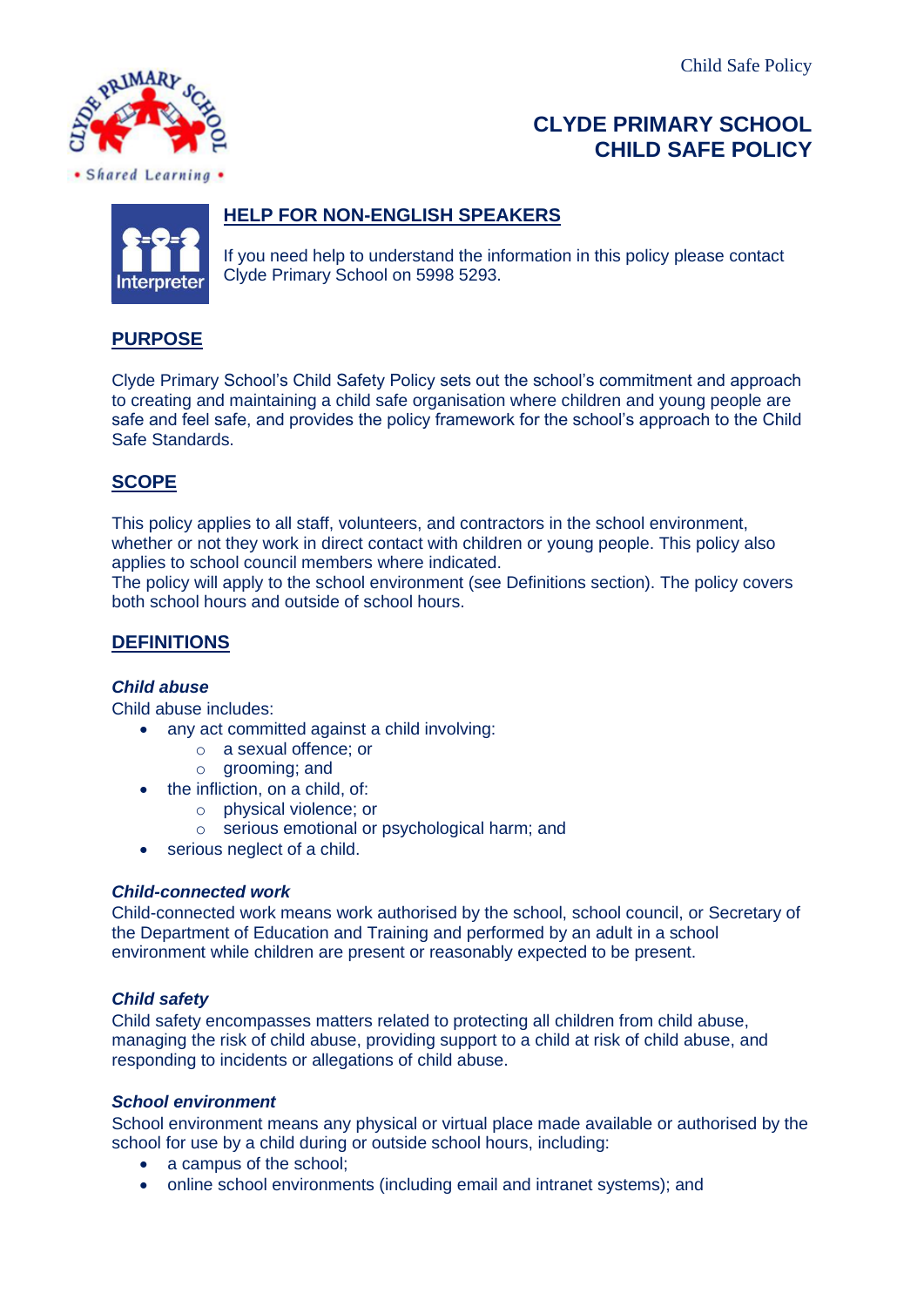• other locations provided by the school for a child's use (including, without limitation, locations used for school camps, sporting events, excursions, competitions, homestays, and other school activities or events)

## *School staff*

School staff means an individual working in a school environment who is:

- employed by the Department of Education and Training;
- directly engaged or employed by a school council; or
- a volunteer or a contracted service provider (whether or not a body corporate or any other person is an intermediary).

# **STATEMENT OF COMMITMENT TO CHILD SAFETY AND CHILD SAFETY PRINCIPLES**

Clyde Primary School is committed to the safety and wellbeing of all children and young people. This will be the primary focus of our care and decision-making.

"The school's approach to creating and maintaining a child safe school environment is guided by our school philosophy and values. Clyde Primary School has high expectations for all our students and aims to provide innovative and rich curriculum in a safe and secure learning environment. Our school vision is to build a collaborative learning community that supports independence and motivates students to succeed.

At Clyde Primary School our values guide the decisions and behaviours of all members of our school community, including in relation to child safety:

- Respect for ourselves and others Caring for, understanding, accepting and appreciating ourselves and others.
- Responsibility Demonstrating ownership of our actions and words. Being accountable for our actions.
- Resilience Bouncing back from difficulties and disappointments. Accepting challenges, trying hard and not giving up easily.

Clyde Primary School has zero tolerance for child abuse.

We are committed to providing a child safe environment where children and young people are safe and feel safe, and their voices are heard about decisions that affect their lives. Our child safe policies, procedures, strategies and practices will be inclusive of the needs of all children, particularly Aboriginal and Torres Strait Islander children, children from culturally and linguistically diverse backgrounds, children with disabilities, children in Out of Home Care, LGBTI children and children who are vulnerable.

Every person involved Clyde Primary School has a responsibility to understand the important and specific role they play individually and collectively to ensure that the wellbeing and safety of all children and young people is at the forefront of all they do and every decision they make.

## **Child safety principles**

In its planning, decision-making and operations, Clyde Primary School will:

- 1. Take a preventative, proactive and participatory approach to child safety;
- 2. Value and empower children to participate in decisions which affect their lives;
- 3. Foster a culture of openness that supports all persons to safely disclose risks of harm to children;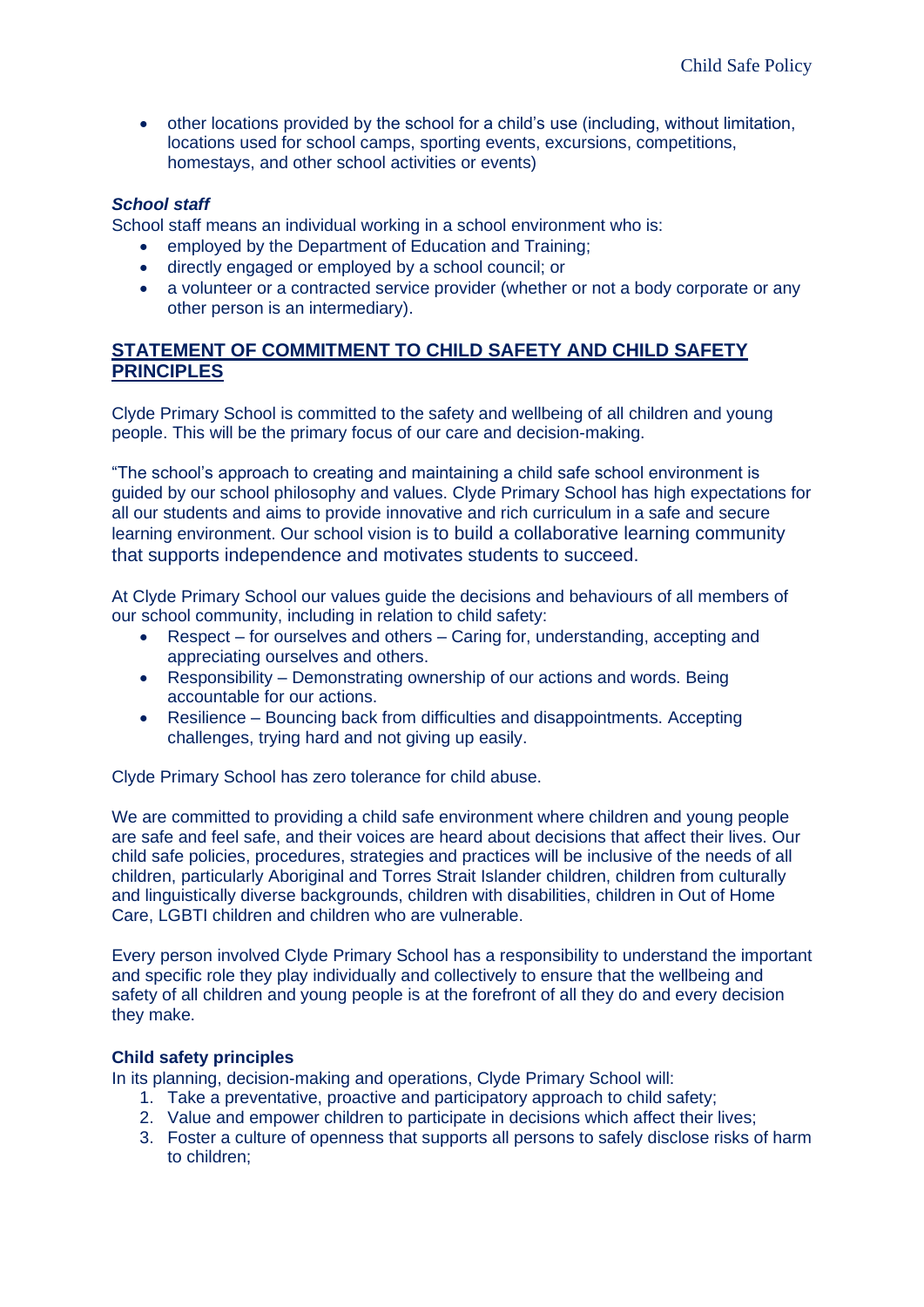- 4. Respect diversity in cultures and child rearing practices while keeping child safety paramount;
- 5. Provide written guidance on appropriate conduct and behaviour towards children;
- 6. Engage only the most suitable people to work with children and have high quality staff and volunteer supervision and professional development;
- 7. Ensure children know who to talk with if they are worried or are feeling unsafe, and that they are comfortable and encouraged to raise such concerns;
- 8. Report suspected abuse, neglect or mistreatment promptly to the appropriate authorities;
- 9. Share information appropriately and lawfully with other organisations where the safety and wellbeing of children is at risk; and
- 10. Value the input of and communicate regularly with families and carers

# **POLICY**

## **Strategies to embed a child safe culture**

Clyde Primary School's culture encourages staff, students, parents and the school community to raise, discuss and scrutinise child safety concerns. This makes it more difficult for abuse to occur and remain hidden.

All child safety documents, including this policy, the Child Safety Code of Conduct, the school's Child Safety Responding and Reporting Obligations (including Mandatory Reporting) Policy and Procedures, *[Identifying and Responding to All Forms of Abuse in](https://www.education.vic.gov.au/Documents/about/programs/health/protect/ChildSafeStandard5_SchoolsGuide.pdf)  [Victorian Schools](https://www.education.vic.gov.au/Documents/about/programs/health/protect/ChildSafeStandard5_SchoolsGuide.pdf)* and the [Four Critical Actions](https://www.education.vic.gov.au/Documents/about/programs/health/protect/FourCriticalActions_ChildAbuse.pdf) for Schools are readily available online and in hard copy at the schools office for all staff and students to read at any time. Child safety is everyone's responsibility. **All school staff** are required to:

- Act in accordance with the school's Child Safety Code of Conduct, which clearly sets out the difference between appropriate and inappropriate behaviour
- Act in accordance with the Child Safety Responding and Reporting Obligations (including Mandatory Reporting) Policy and Procedures at all times, including following the [Four Critical Actions for Schools](https://www.education.vic.gov.au/Documents/about/programs/health/protect/FourCriticalActions_ChildAbuse.pdf) where necessary
- Undertake annual guidance and training on child safety
- Act in accordance with their legal obligations, including:
	- o Failure to disclose offence (applies to all adults)
	- o Duty of care (applies to all school staff)
	- o Mandatory reporting obligations (applies to all mandatory reporters, including teachers, principals, registered psychologists, and registered doctors and nurses)
	- $\circ$  Failure to protect offence (applies to a person in a position of authority within the school)
	- o Reportable conduct obligations (applies to all school staff in reporting conduct to the principal, and applies to the principal in reporting to Employee Conduct Branch)
	- o Organisational duty of care (applies to the school as an organisation)
	- $\circ$  For more information on these obligations, see Identifying and Responding to [All Forms of Abuse in Victorian Schools.](https://www.education.vic.gov.au/Documents/about/programs/health/protect/ChildSafeStandard5_SchoolsGuide.pdf)

As part of Clyde Primary School's child safe culture, **school leadership** (including the principal and assistant principal) will:

• Consider the diversity of all children, including (but not limited to) the needs of Aboriginal and Torres Strait Islander children, children from culturally and linguistically diverse backgrounds, children with disabilities, and children who are vulnerable, when implementing the Child Safe Standards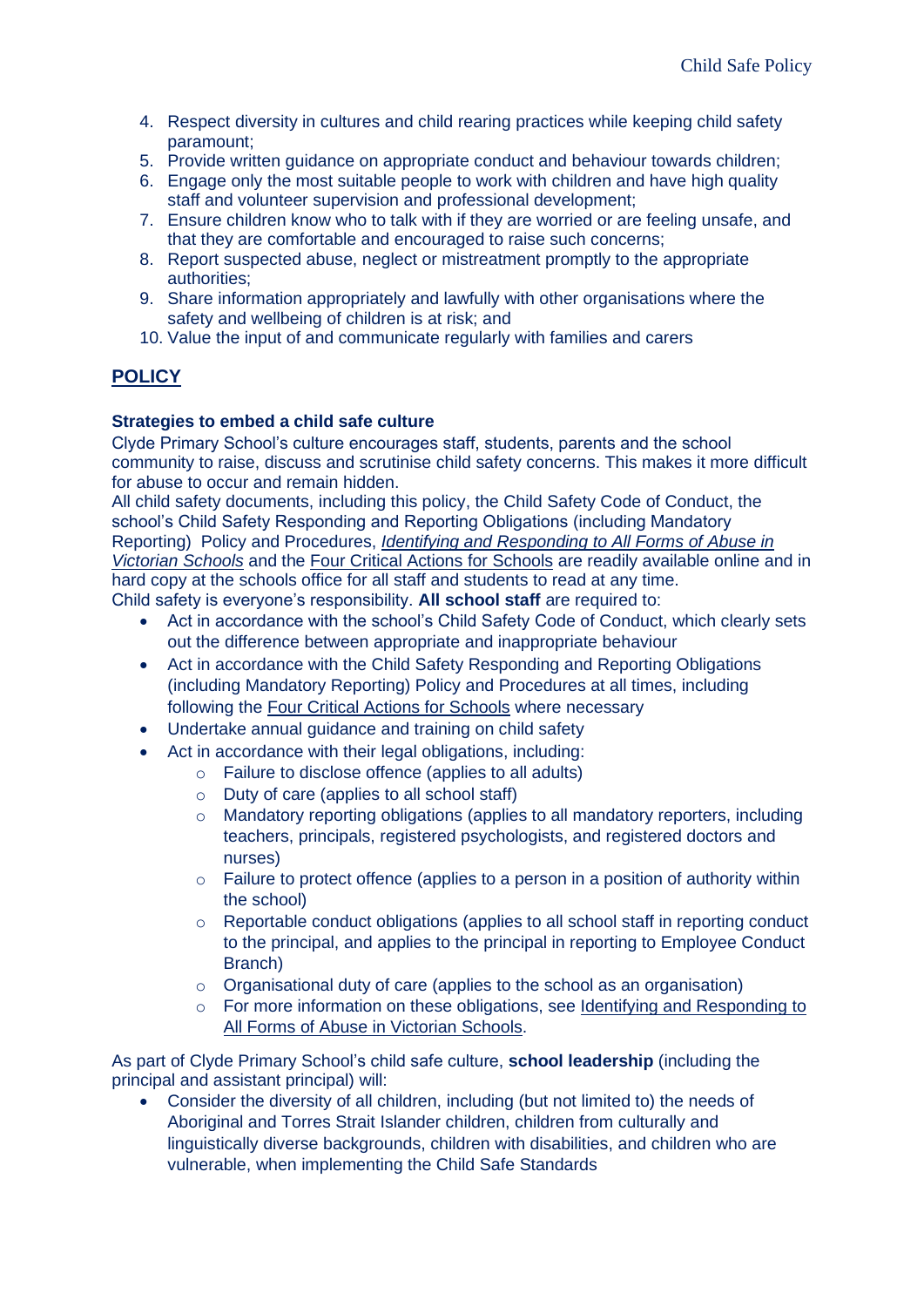- Ensure that child safety is a regular agenda item at school leadership meetings and staff meetings
- Encourage and enable staff professional learning and training to build deeper understandings of child safety and prevention of abuse
- Ensure that no one is prohibited or discouraged from reporting an allegation of child abuse to a person external to the school or from making records of any allegation.

As part of Clyde Primary School's child safe culture, **school mandatory reporting staff** are required to:

- Complete the Protecting Children [Mandatory reporting and other obligations](http://elearn.com.au/det/protectingchildren/) online module every year
- Read the school's Child Safety Code of Conduct on induction, and maintain familiarity with that document
- Read the school's Child Safety Responding and Reporting Obligations (including Mandatory Reporting) Policy and Procedures on induction, and maintain familiarity with that document
- Read the school's Child Safety Policy (this document) on induction, and maintain familiarity with that document.

As part of Clyde Primary School's child safe culture, in performing the functions and powers given to them under the *Education and Training Reform Act 2006*, **school councils and school council members** will:

- Ensure that child safety is a regular agenda item at school council meetings
- Consider the diversity of all children, including (but not limited to) the needs of Aboriginal and Torres Strait Islander children, children from culturally and linguistically diverse backgrounds, children with disabilities, and children who are vulnerable, when making decisions regarding the Child Safe Standards
- Undertake annual guidance and training on child safety, such as the [Child Safe](https://www.education.vic.gov.au/Documents/about/programs/health/protect/school-council-training.pptx)  [Standards School Council Training PowerPoint.](https://www.education.vic.gov.au/Documents/about/programs/health/protect/school-council-training.pptx)
- Approve the Child Safety Code of Conduct to the extent that it applies to school council employees and members, and if updated, note the new document in its school council meeting minutes
- When hiring employees, ensure that selection, supervision and management practices are child safe (unless delegated to the principal).

School leadership will maintain records of the above processes.

## **Roles and responsibilities**

School leaders will ensure that each person understands their role, responsibilities and behaviour expected in protecting children and young people from abuse and neglect. Staff will comply with the school's Child Safety Code of Conduct, which sets out clearly the difference between appropriate and inappropriate behaviour.

Specific child safety responsibilities:

- The Wellbeing Leader is responsible for reviewing and updating the Child Safety Policy every year.
- The Wellbeing Leader is responsible for monitoring the school's compliance with the Child Safety Policy. The school community should approach Hayley Taylor if they have any concerns about the school's compliance with the Child Safety Policy.
- The Wellbeing Leader is responsible for informing the school community about this policy, and making it publicly available.
- Other specific roles and responsibilities are named in Clyde Primary School's other child safety policies and procedures, including the Child Safety Code of Conduct,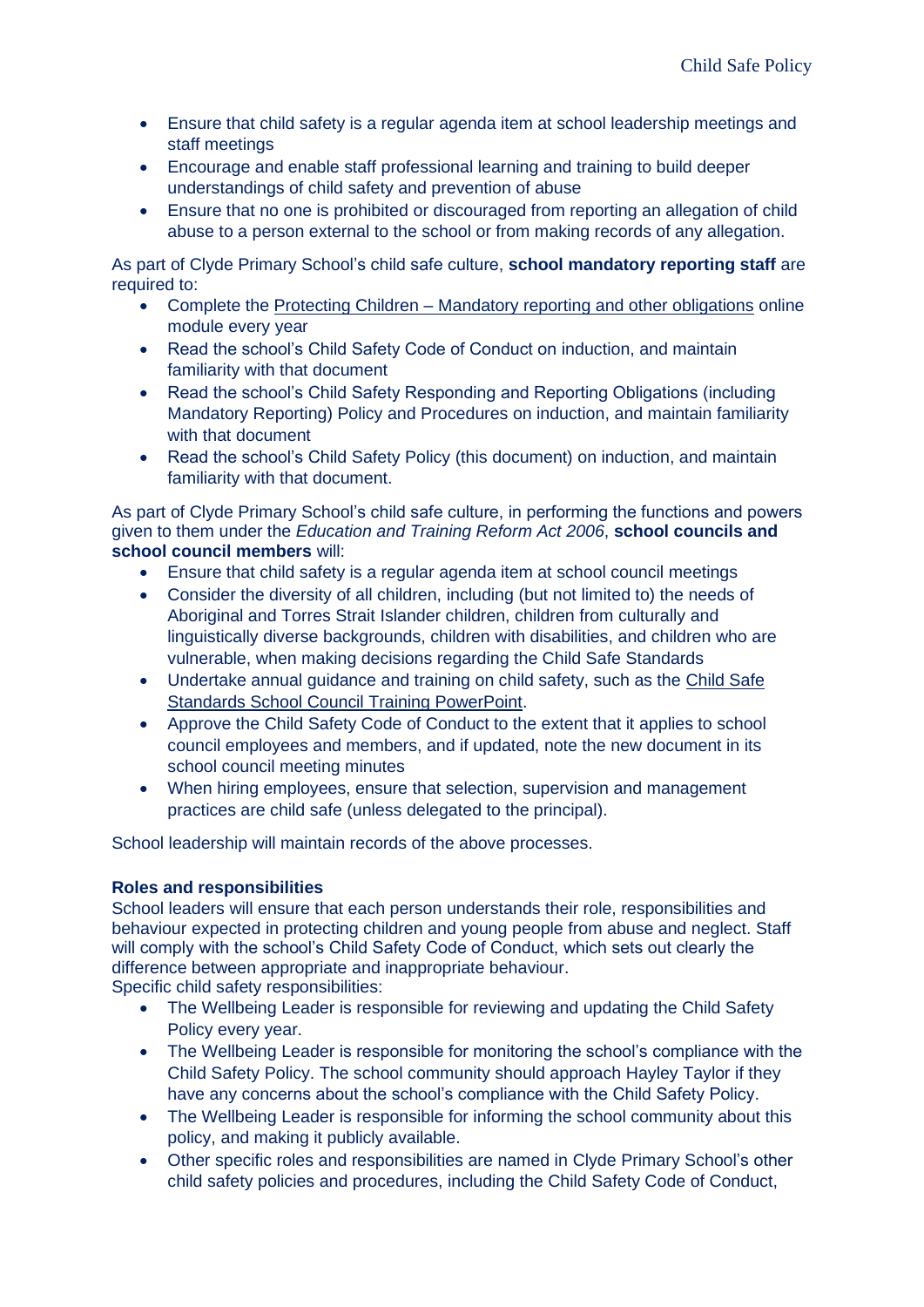Child Safety Responding and Reporting Obligations (including Mandatory Reporting) Policy and Procedures, and risk assessment register.

#### **Recruitment**

Clyde Primary School follows the Department's Recruitment in Schools guide to ensure child safe recruitment practices, available on the [Department's website.](https://www.education.vic.gov.au/hrweb/careers/Pages/recruitinsch.aspx)

All prospective volunteers are required to comply with our school's Volunteers Policy, including in relation to assessing the suitability of prospective volunteers and obtaining checks required under this policy.

#### **Training and supervision**

Training and education is important to ensure that everyone in the school understands that child safety is everyone's responsibility.

Our school culture aims for all staff and volunteers (in addition to parents/carers and children) to feel confident and comfortable in coming forward with any allegations or suspicions of child abuse or child safety concerns. We train our staff and volunteers to identify, assess, and minimise risks of child abuse and to detect potential signs of child abuse. This training occurs annually or more often as required.

We also support our staff and volunteers through ongoing supervision to develop their skills to protect children from abuse, to promote the cultural safety of Aboriginal and Torres Strait Islander children and children from linguistically and/or diverse backgrounds, and the safety of children with a disability and vulnerable children.

New employees and volunteers will be inducted into the school, including by being referred to the Child Safety Policy (this document), the Child Safety Code of Conduct, and the Child Safety Responding and Reporting Obligations (including Mandatory Reporting) Policy and Procedures on the school website. They will also be supervised regularly to ensure they understand our school's commitment to child safety, and that their behaviour towards children is safe and appropriate. All employees of our school will be monitored and assessed via regular performance review to ensure their continuing suitability for child-connected work. Any inappropriate behaviour will be reported by school staff to the Principal or Assistant Principal and will be managed in accordance with Clyde Primary School's Child Safety Responding and Reporting Obligations (including Mandatory Reporting) Policy and Procedures (located on school website) where required.

#### **Reporting a child safety concern or complaint**

The school has clear expectations for all staff and volunteers in making a report about a child or young person who may be in need of protection. All staff (including school council employees) must follow the school's Child Safety Responding and Reporting Obligations (including Mandatory Reporting) Policy and Procedures, including following the [Four Critical](https://www.education.vic.gov.au/Documents/about/programs/health/protect/FourCriticalActions_ChildAbuse.pdf)  [Actions for Schools](https://www.education.vic.gov.au/Documents/about/programs/health/protect/FourCriticalActions_ChildAbuse.pdf) if there is an incident, disclosure or suspicion of child abuse. Immediate actions should include reporting their concerns to DHHS Child Protection, Victoria Police and/or another appropriate agency and notifying the principal or a member of the school leadership team of their concerns and the reasons for those concerns.

Clyde Primary School will never prohibit or discourage school staff from reporting an allegation of child abuse. The school will always take action to respond to a complaint in accordance with the school's Child Safety Responding and Reporting Obligations (including Mandatory Reporting) Policy and Procedures. In accordance with Action 4 of the Four Critical Actions for Schools, Clyde Primary School will provide ongoing support for students affected by child abuse.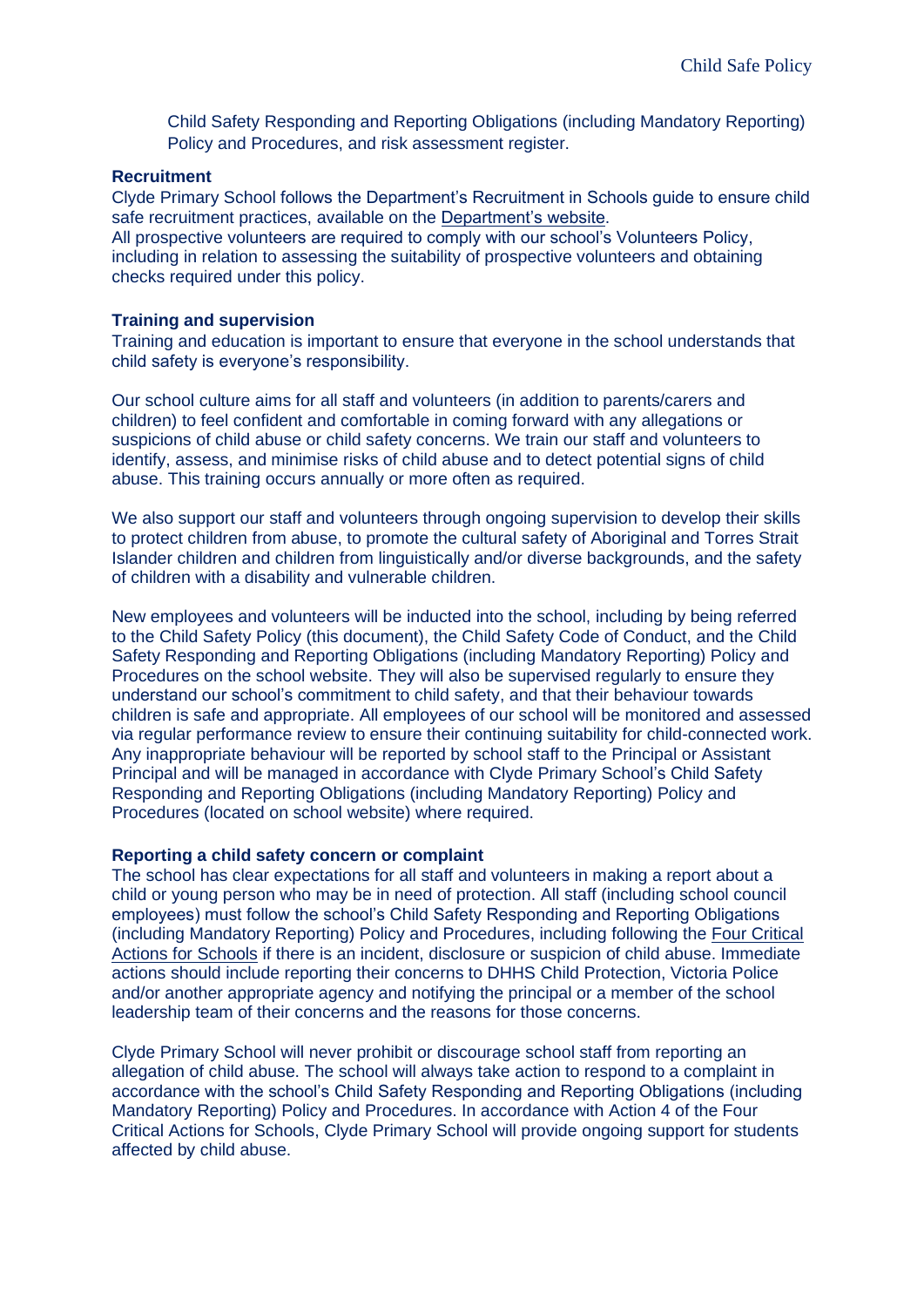The Child Safety Responding and Reporting Obligations (including Mandatory Reporting) Policy and Procedures can be found on the Clyde Primary School website.

#### **Risk reduction and management**

Clyde Primary School believes the wellbeing of children and young people is paramount, and is vigilant in ensuring proper risk management processes, found in the school's risk assessment register. The school recognises there are potential risks to children and young people and will take a risk management approach by undertaking preventative measures. We will identify and mitigate the risks of child abuse in school environments by taking into account the nature of each school environment, the activities expected to be conducted in that environment and the characteristics and needs of all children expected to be present in that environment.

Clyde Primary School monitors and evaluates the effectiveness of the actions it takes to reduce or remove risks to child safety, more information can be found in the school's risk assessment register.

#### **Listening to, communicating with and empowering children**

Clyde Primary School has developed a safe, inclusive and supportive environment that involves and communicates with children, young people and their parents/carers. We encourage child and parent/carer involvement and engagement that informs safe school operations and builds the capability of children and parents/carers to understand their rights and their responsibilities. Our school is committed to supporting and encouraging students to use their voice to raise and share their concerns with a trusted adult at any time of need. Students can access information on how to report abuse at the main office.

When the school is gathering information in relation to a complaint about alleged misconduct with or abuse of a child, the school will listen to the complainant's account and take them seriously, check understanding and keep the child (and/or their parents/carers, as appropriate) informed about progress.

The school will promote the Child Safe Standards in ways that are readily accessible, easy to understand, and user-friendly to children, including:

- All of our child safety policies and procedures will be available for the students and parents at Clyde Primary School to read at the office.
- PROTECT Child Safety posters will be displayed across the school
- School newsletters will inform students and the school community about the school's commitment to child safety, and strategies or initiatives that the school is taking to ensure student safety
- The Four Critical Actions are provided to mandatory reporters and other school staff and discussed,
- The whole school is encouraged to contribute to risk assessment and mitigation
- Child Safe is explained at parent information sessions

The school will use its health and wellbeing programs to deliver appropriate education to its students about:

- standards of behaviour for students attending the school (SWPBS):
- healthy and respectful relationships (Respectful Relationships and Catching on Early);
- resilience; and
- child abuse awareness and prevention.

## **Communications**

This school is committed to communicating our child safety strategies to the school community through: